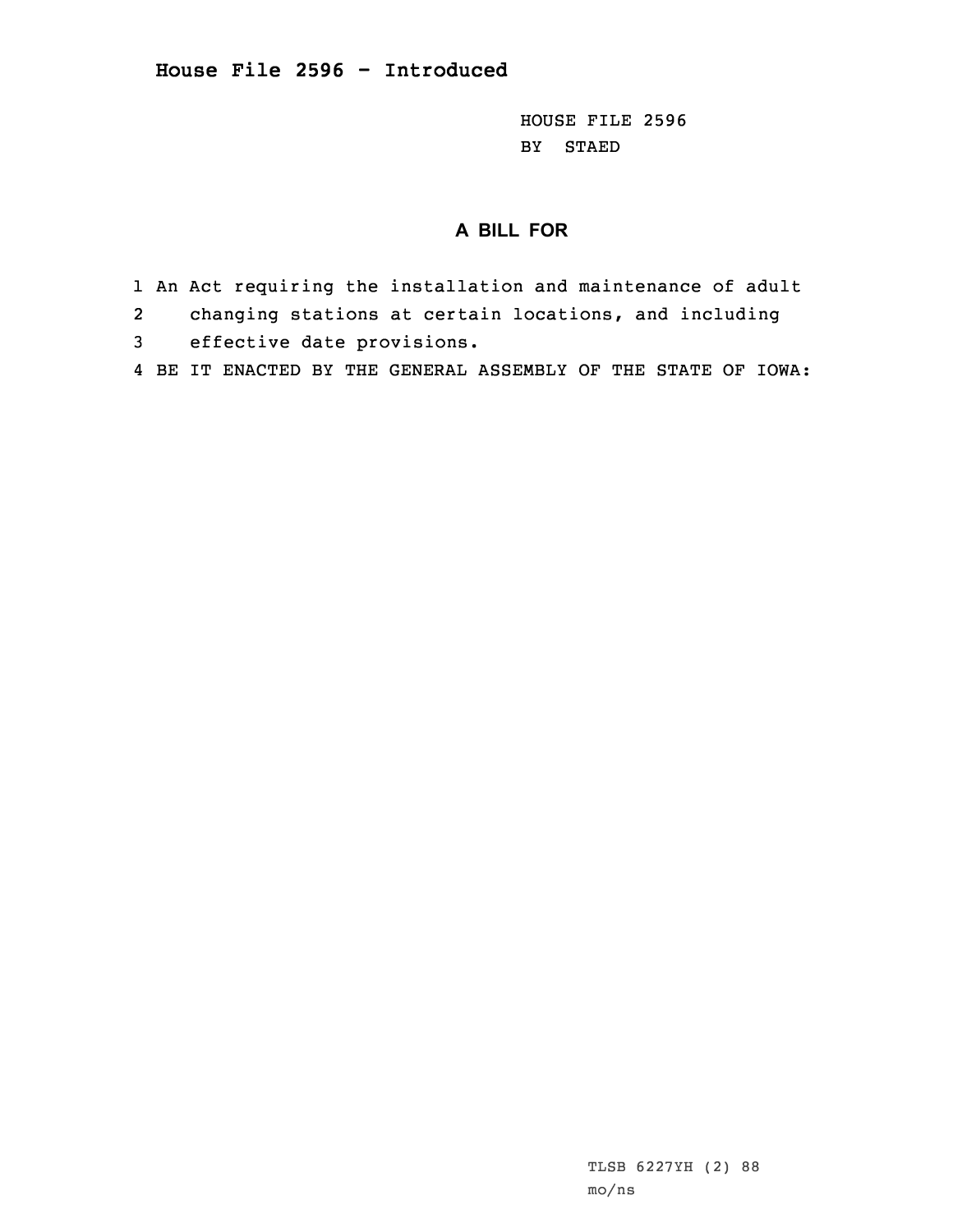1 Section 1. SHORT TITLE. This Act shall be known as 2 "Adalynn's law".

 Sec. 2. NEW SECTION. **216C.13 Adult changing stations.** 4 1. For purposes of this section, *"adult changing station"* means <sup>a</sup> universally-accessible, height-adjustable adult changing table placed within an enclosed restroom facility or other similar facility that is for use by persons with disabilities who need assistance with diapering.

9 2. An adult changing station shall be installed and 10 maintained at all of the following locations:

11 *a.* Any building or facility to which the public is invited 12 or in which the public is permitted, on which construction will 13 commence on or after January 1, 2022.

14 *b.* Any building or facility to which the public is invited or in which the public is permitted, on which construction of renovations to the building or facility will commence on or after January 1, 2025, and where such renovations will require <sup>a</sup> permit, certificate, authorization, or other required document or where the renovations will cost ten thousand dollars or more.

21 *c.* Any building or facility to which the public is invited 22 or in which the public is permitted, with the capacity to serve 23 one thousand five hundred or more persons in any one day, 24 including but not limited to state buildings and facilities. 25 *d.* Shopping malls and retail stores with <sup>a</sup> floor space of 26 forty thousand square feet or more.

 *e.* Entertainment venues with <sup>a</sup> floor space of forty thousand square feet or more, including but not limited to theaters, concert halls, auditoriums, and other facilities primarily used for exhibiting motion pictures, stage performances, lectures, musical recitals, and other similar performances, bingo facilities, gambling structures, and indoor arenas including sports arenas.

34 *f.* Public transportation facilities under the authority 35 of the state or its political subdivisions, including bus

-1-

LSB 6227YH (2) 88  $mo/ns$  1/3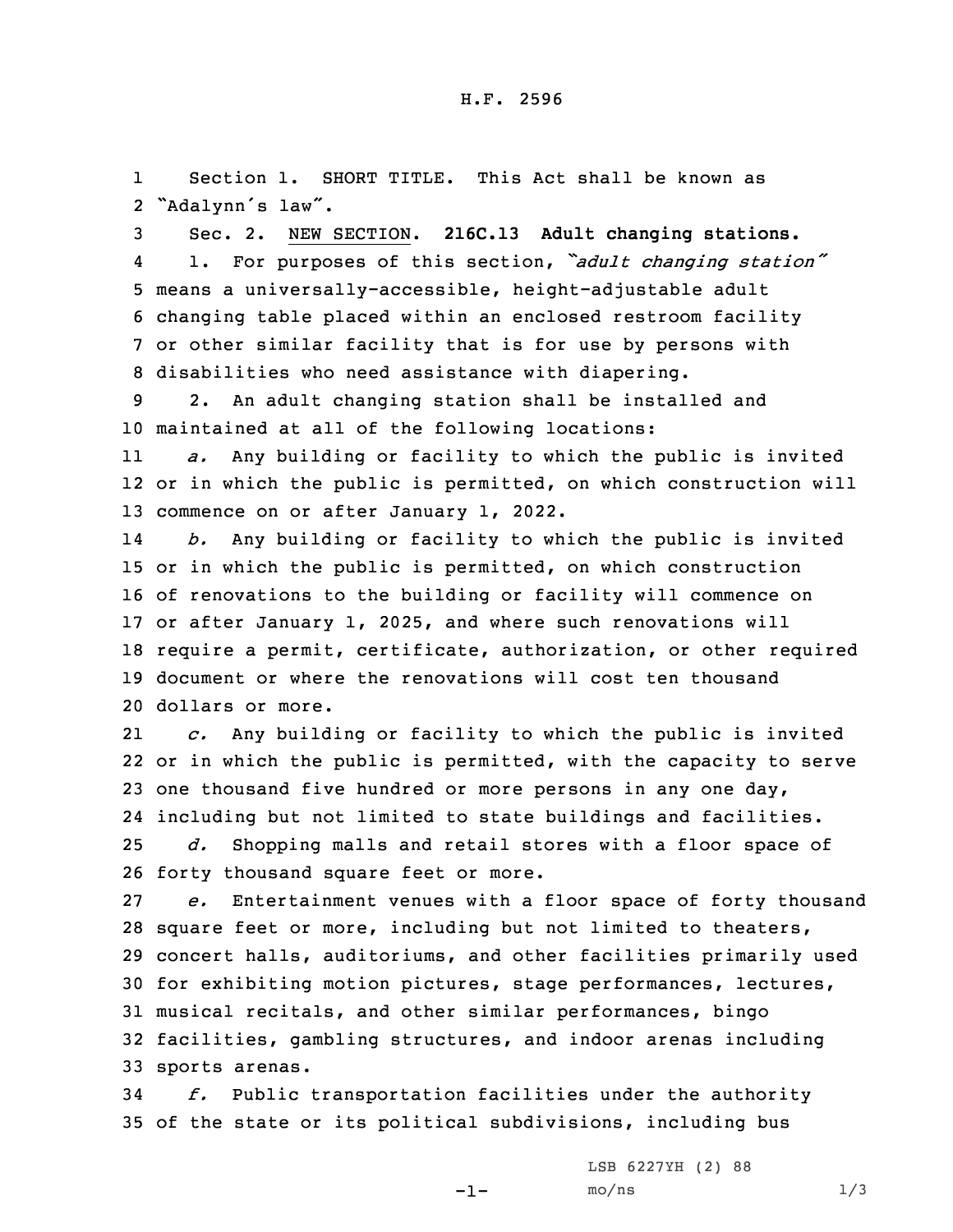## H.F. 2596

1 stations.

2 *g.* Galleries, libraries, museums, and tourist information 3 centers.

4 *h.* Parks, playgrounds, recreational centers, zoos, and 5 amusement or theme parks.

6 *i.* General aviation airports as defined in section 328.1.

7 *j.* Rest areas as defined in section 306C.10.

8 *k.* Public or nonpublic educational facilities, including but 9 not limited to schools, colleges, and universities.

10 *l.* Hospitals as defined in section 135B.1.

11*m.* <sup>A</sup> facility as defined in section 125.2.

12 3. Each location required to install and maintain an adult changing station, as provided for in subsection 2, shall ensure that the entrance to each adult changing station has conspicuous signage indicating the location of the adult changing station.

 4. <sup>A</sup> person who violates this section shall be assessed <sup>a</sup> civil penalty by the department of human rights which is not to exceed two hundred fifty dollars. Moneys collected under this subsection shall be remitted to the treasurer of state for deposit in the general fund of the state.

22 Sec. 3. IMPLEMENTATION OF ACT. Section 25B.2, subsection 23 3, shall not apply to this Act.

24 Sec. 4. EFFECTIVE DATE. This Act takes effect January 1, 25 2021.

26 EXPLANATION

27 **The inclusion of this explanation does not constitute agreement with** <sup>28</sup> **the explanation's substance by the members of the general assembly.**

 This bill requires the installation and maintenance of adult changing stations at certain locations. The bill defines the term "adult changing station". An adult changing station is required to be installed and maintained in certain buildings and facilities with future construction dates; certain buildings or facilities undergoing future renovations; buildings or facilities with the capacity to serve 1,500 or

 $-2-$ 

LSB 6227YH (2) 88  $mo/ns$  2/3